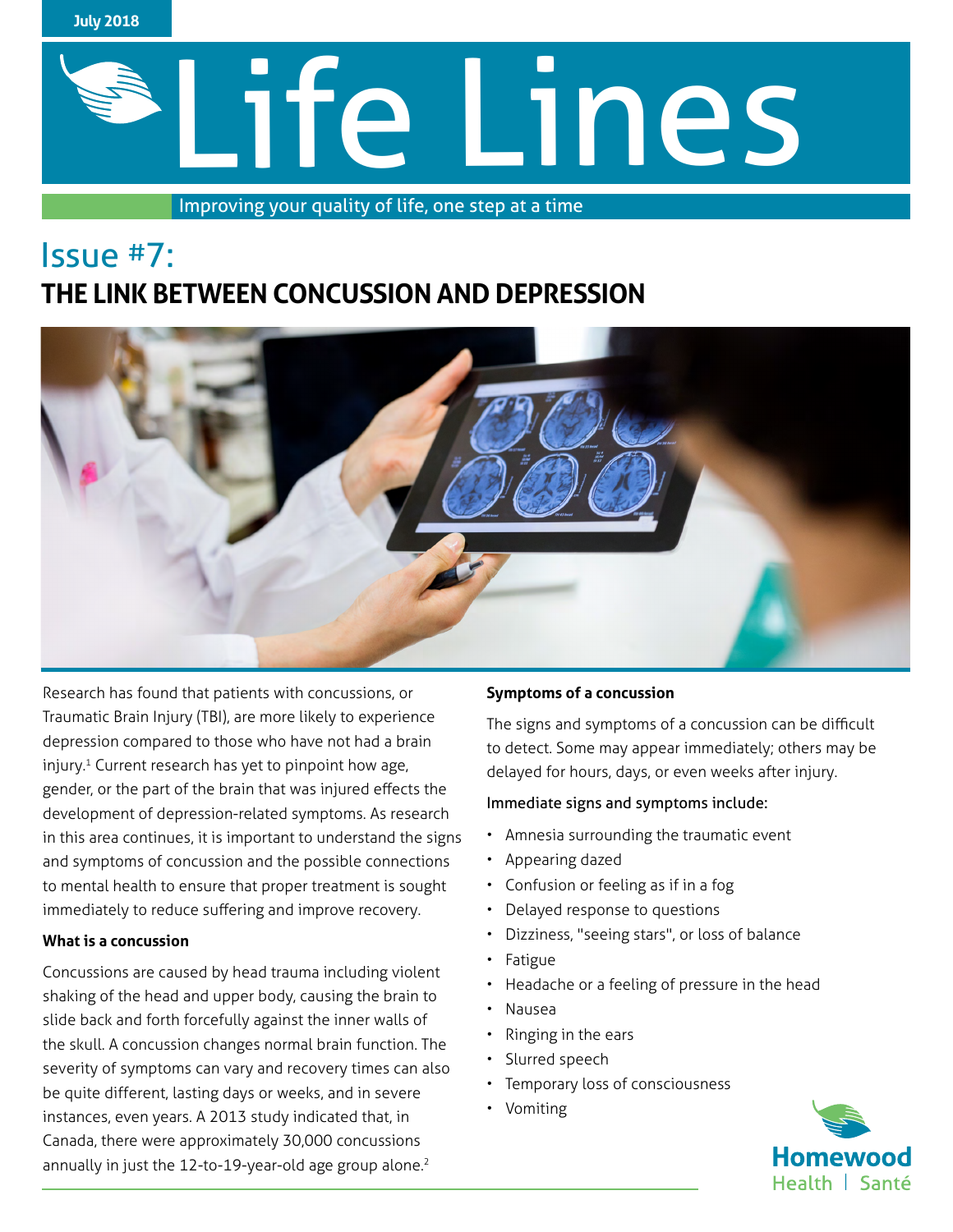### Signs and symptoms that may be delayed:

- Concentration and memory complaints
- Disorders of taste and smell
- Irritability and other personality changes
- Psychological adjustment problems and depression
- Sensitivity to light and noise
- Sleep disturbances

### **Depression after a brain injury**

Studies have found that approximately 18 to 37 percent of people with a concussion develop depression in the first year after their injury. Between one to two years after the injury, this rate can double; with up to 61 percent of people reporting depression.3 Additionally, more than half of the people with TBI who are depressed also experience significant anxiety.<sup>4</sup> In comparison, to those in the general population without TBI, approximately nine to ten percent are diagnosed with depression.<sup>1</sup>

Factors that contribute to depression after a brain injury can vary significantly between persons. These factors include:

**Physical changes in the brain.** Injuries to areas of the brain that control emotions may result in changes to neurotransmitters within the brain which may lead to depression.

**Emotional response to injury.** The struggle to adjust to temporary or lasting disability may result in depression.

**Cumulative effects of multiple brain injuries.** Persons who have experienced one or more traumatic brain injuries are at a greater risk of developing lasting, sometimes progressive, impairments that limit function and result in depression.

It's important to recognize that even after a mild TBI or concussion, you may develop depression-related symptoms. It is important to seek help from a healthcare professional early on.

### **How can I tell if I am depressed?**

Depression is a complex disorder with varying characteristics; here are a few indications that you may be experiencing depression:

- Changes in appetite or eating patterns
- Changes in your sleeping habits, including unrest or sleeping more than usual
- Experiencing feelings of low energy, lowered self-esteem and general lethargic approach to everyday routine
- Feeling agitated or restless
- Increased or initial use of alcohol, drugs, or tobacco
- Losing interest in usual activities such as favourite hobbies, time with family members, or activities with friends
- Suicidal ideations

### **How to take care of your mental health after a concussion**

It is important to tell your healthcare provider about any symptoms of depression you may be having regardless of how long it's been since your head injury.

There are various treatment options that can help depression and anxiety. At Homewood Health, the Integrated Mood and Anxiety Program (IMAP) is designed to assess and treat those diagnosed with depression and/or anxiety disorders. The program helps patients better understand their condition, effectively manage stressors and symptoms and improve functioning in their day-to-day lives.

The program begins with a comprehensive orientation and assessment period followed by an intensive treatment program that includes various therapy techniques including Cognitive Behavioural Therapy (CBT) and Dialectical Behavioural Therapy (DBT). When someone experiences a concussion or TBI, CBT based therapy can assist the individual in re-establishing problem-solving skills or realistic thinking to help make changes in their thoughts, feelings, and behaviours. Although based on CBT, DBT Therapy is an evidence-based approach with a greater focus on emotional and social aspects. DBT can help those who experience a severe head injury cope with extreme or unstable emotions and harmful behaviours as a result of the brain injury. Each treatment plan is tailored to an individual's specific needs.